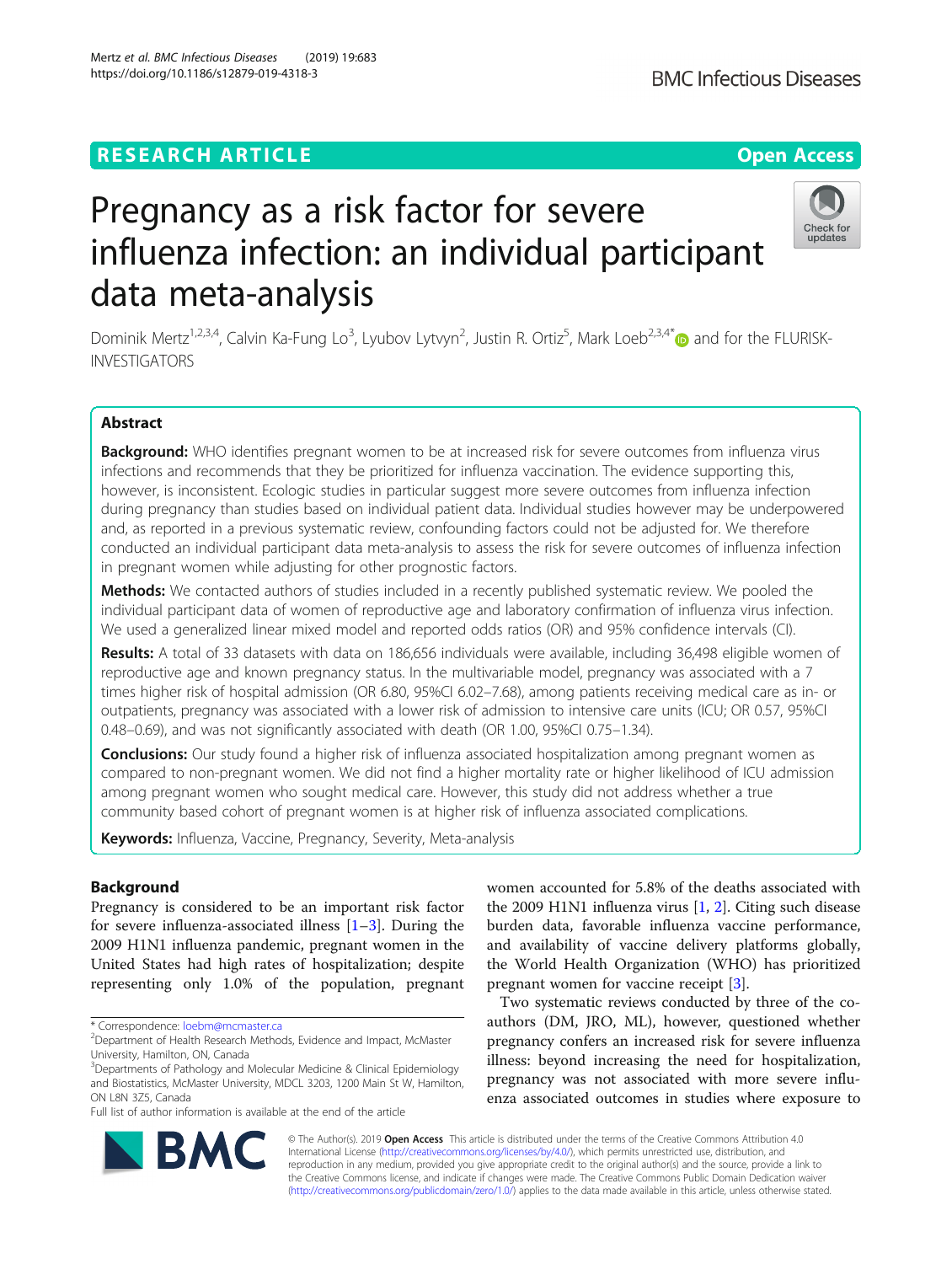influenza and outcomes are measured in individuals, including admission to an intensive care unit (ICU), and death [\[4](#page-8-0), [5](#page-8-0)]. These findings differ from those of ecological studies, where infection by influenza was assumed but not directly measured, most of which suggested more severe outcomes from influenza infection [\[5](#page-8-0)]. A critical concern is that prior vaccine exposure, age, underlying health conditions, or antiviral treatments may be different between pregnant women and non-pregnant women of reproductive age hospitalized with influenza, particularly during the 2009 pandemic, which may have confounded the systematic reviews that only analyzed aggregate, study-level data.

To explore the potential influence of confounding, we obtained individual participant-level data (IPD) from studies of reproductive age women with confirmed pregnancy status who had laboratory confirmed influenza virus infection, and conducted a multivariable, IPD meta-analysis to assess the odds of severe influenza outcomes (defined as influenza-associated mortality, ICU and hospital admission) among pregnant women compared to non-pregnant women, adjusting for demographic, comorbid, and clinical covariates.

#### Methods

#### Search strategy and selection criteria

The eligibility criteria, co-variates of interest and analyses plan were defined a priori.

We requested de-identified IPD from corresponding authors of studies included in our prior systematic reviews, at varying levels of observation, including community, hospital, and ICU [[4,](#page-8-0) [5](#page-8-0)]. Studies were considered conducted in a 'community' setting if participants were seeking health care but have not yet been admitted to a hospital. The search strategy and study selection were reported previously. In short, we searched MEDLINE, CINAHL, Global Health, and the Cochrane Central Register of Controlled Trials from inception up to April 2014 [[4,](#page-8-0) [5\]](#page-8-0). Ethics approval was obtained where needed by the investigators providing IPD.

Eligible study designs included cohort as well as case control studies published in English, French, Spanish, and German, and must have reported IPD on pregnancy as a risk factor for influenza-associated mortality (primary outcome) and/or influenza associated hospitalization and/or ICU admission (secondary outcomes). Previous systematic reviews included pneumonia as an outcome, however, given its inconsistent definition and rare reporting, we decided a priori to exclude pneumonia as an outcome of interest [\[4,](#page-8-0) [5](#page-8-0)]. Women with influenza virus infection and of reproductive age (defined as 15–45 years) with known pregnancy status were included in this analysis. Influenza virus infection was confirmed through laboratory tests (pre−/post-season or acute−/convalescent serology, viral

culture, nucleic acid amplification testing, or influenza antigen detection).

#### Data extraction and quality assessment

All datasets were compared with the published results and checked for missing or potentially invalid data. Discrepancies were discussed with the study authors. Study quality was assessed independently and in duplicate using the Newcastle-Ottawa Scale [[6\]](#page-8-0) as previously reported [[4,](#page-8-0) [5\]](#page-8-0). We did not exclude studies based on study quality.

#### Data synthesis and analysis

For the primary analyses, we only considered covariates with less than 20% missing data across all studies ('core variables'). We chose the 20% threshold to balance between excluding potentially relevant risk factors from the multivariable model with excessive missing data, but simultaneously preserving sample size at both the participant and study level. These 'core variables' were: age, antiviral usage, diabetes mellitus, cardio-respiratory diseases, immunocompromised status, and influenza vaccination status as defined in the original studies. Vaccination status was only included for ICU admission in a sensitivity analysis due to more than 20% missing data. We conducted a one-stage IPD meta-analysis. First, we run univariate analyses using a generalized linear mixed model (GLMM) with the participant level as a fixed effect and the study level as a random effect. We calculated odds ratios (OR) and associated 95% confidence intervals (CI). For the multivariable analyses, all core variables were included. Furthermore, we conducted post-hoc subgroup analyses separating study populations enrolled in the community and in hospitalized patients, respectively. In a secondary analysis, we added the following covariates with > 20% missing data that had been excluded from the primary analysis but were of potential relevance one by one to the primary model: obesity, smoking status, chronic respiratory diseases alone instead of the composite of cardiac-respiratory co-morbidities, as well as vaccination status for ICU admission. We also considered this as a sensitivity analysis for pregnancy as a risk factor by testing the robustness of our findings when adding additional potential confounders. We did not plan to conduct a subgroup analysis based on influenza season as we anticipated, based on the original systematic review, that there would be sparse data for seasons other than the 2009 H1N1 pandemic. We used PASW Statistics 18 and SAS/STAT 9.4 for analysis. Given the low event rate, we are using the term 'risk' throughout the text when discussing ORs to improve readability. Age was treated as a continuous variable and odds were reported per 5-year increase in age.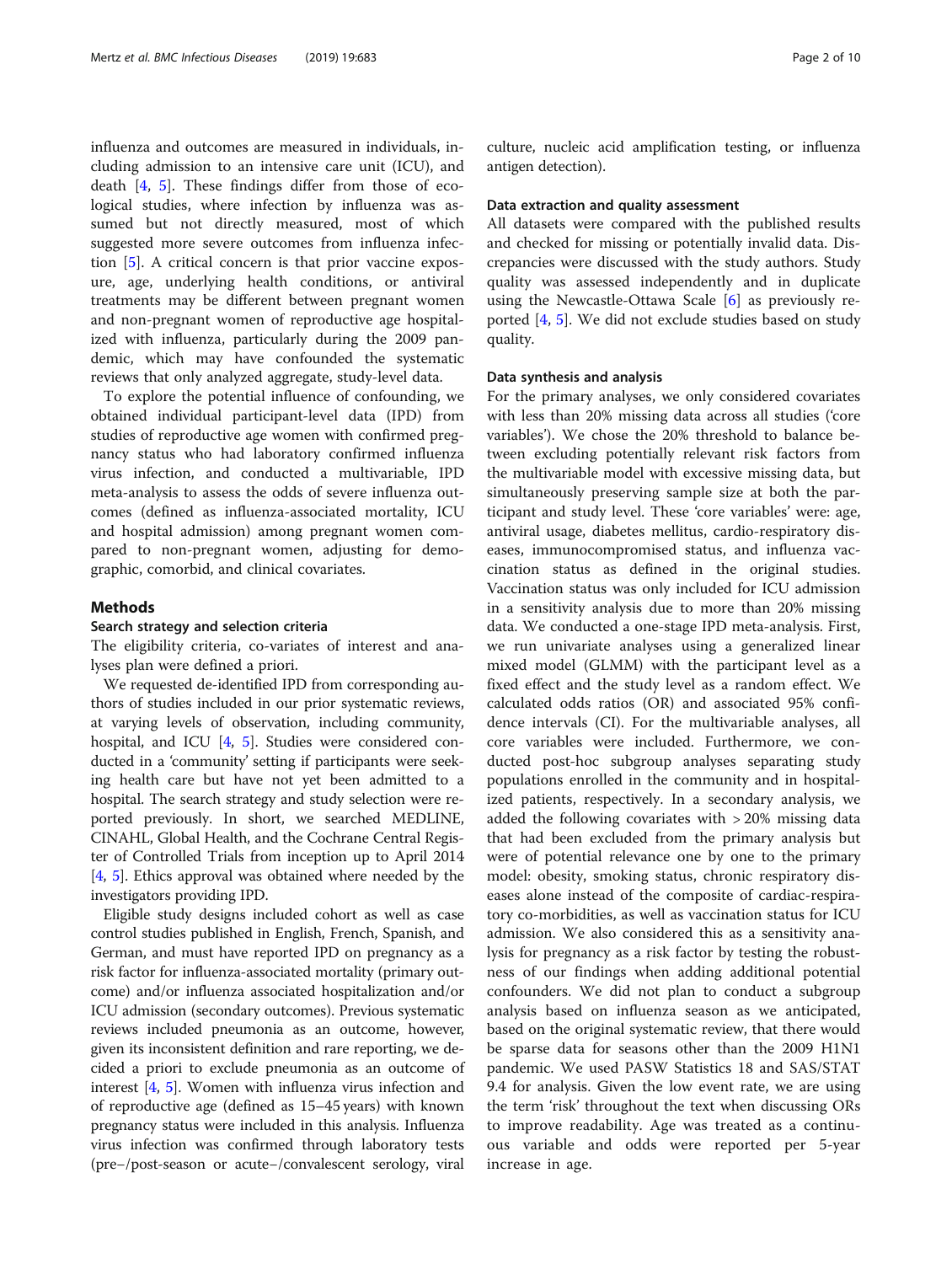#### Patient and public involvement

There was no patient/public involvement.

#### Results

A total of 33 [\[7](#page-8-0)–[42\]](#page-9-0) data sets of 142 (23.2%) studies found to be eligible in the previously published systematic reviews were obtained (Fig. 1) [\[4](#page-8-0), [5](#page-8-0)]. The most common reasons for not being able to obtain IPD were: no response from the authors, or the authors not being able to share the data. We received additional data that were either unpublished, or of which only a subset of the data had been published († in Table [1](#page-3-0)). Overall, data on 186, 656 individuals were available; 31.0% of a total of 31.0% of 610,782 individuals included in the previous systematic review [\[5](#page-8-0)]. The average number of eligible participants per study was smaller in our dataset  $(n = 1106)$ than in studies that had not been shared  $(n = 1685)$ . Otherwise, the study characteristics were similar between included and excluded studies: The median Newcastle-Ottawa score was 6 (interquartile range 6–7) in each group. Similarly, 11/33 (33.3%) of included studies were from low- and middle-income countries as compared to 33/110 (30.0%) in excluded studies, and a cohort study design was the most common design (31 of 33 (93.9%) in included studies compared to 103/110 (93.6%) in excluded studies). Nucleic acid amplification testing was used for the case definition in all studies



with data provided for this analysis, with the exception of two studies which used any positive influenza test for case confirmation (e.g. rapid testing, culture) [[10](#page-8-0), [36](#page-9-0)]. Studies were conducted in North America, Southern America, Europe, Asia as well as Australia. No studies were available from Africa. Finally, only three datasets included not only patients infected during the 2009 H1N1 pandemic (proportion of US [[7](#page-8-0)–[9](#page-8-0)] and Canadian Public Health data [\[10](#page-8-0)] and unpublished data from Nishioka et al. from Brazil).

We had IPD of 43,837 (23.5%) women of reproductive age (15–45 years of age). Pregnancy status was unavailable for 7339 (16.7%), leaving us with a total of 36,498 eligible participants. Nine studies with a total of 27,993 (76.7%) patients were conducted in a community setting, 20 studies with a total of 8013 (22.0%) enrolled patients that were admitted to the hospital, and 4 studies with 492 (1.3%) patients included patients in an ICU setting, only. Influenza vaccination status was missing in 11.9 and 6.6% of participants with influenza-associated mortality and hospital admission outcomes, respectively, and it was missing in 48.3% of participants with ICU admission as an outcome. Missing data in the other core variables ranged from 7.1 to 19.1% of participants depending on outcome of interest. Among variables for secondary outcomes, obesity status was missing in 36.3 to 54.5%, smoking status in 16.6 to 86.9%, and chronic respiratory comorbidity in 7.4 to 21.1%.

The 4379 pregnant women (12.0%) were significantly younger (mean 26.7 years) compared to non-pregnant women (mean 29.2 years; mean difference 2.43, 95% CI 2.23–2.64) (Table [2](#page-4-0)). Antiviral treatment (55.4% in pregnant versus 28.7% in non-pregnant women; OR 3.09, 95% CI 2.88–3.31) and receipt of the influenza vaccine (12.1% versus 7.8%; OR 1.62, 95% CI 1.44–1.82) were more common in pregnant women. The prevalence of co-morbidities was similar in both groups with the exception of immunosuppression, which was significantly less common in pregnant women (1.96% versus 2.84%, OR 0.69, 95% CI 0.54–0.87).

### Influenza-associated mortality

All 33 included studies reported on influenza-associated mortality with outcome data available for 36,489 participants. Data from Kusznierz et al. [[21\]](#page-9-0) was a subset of a larger dataset by Orellano et al. [\[30](#page-9-0)], thus, Kusznierz et al. was excluded. Pregnancy was associated with decreased risk of influenza-associated mortality in univariate analysis (OR 0.66, 95% CI 0.54–0.81; Table [3](#page-4-0)). Antiviral use and influenza vaccination were also associated with a reduced risk of death (OR 0.77, 95% CI 0.63–0.96 and OR 0.50, 95% CI 0.32–0.78, respectively). Older participants were at a significantly higher risk of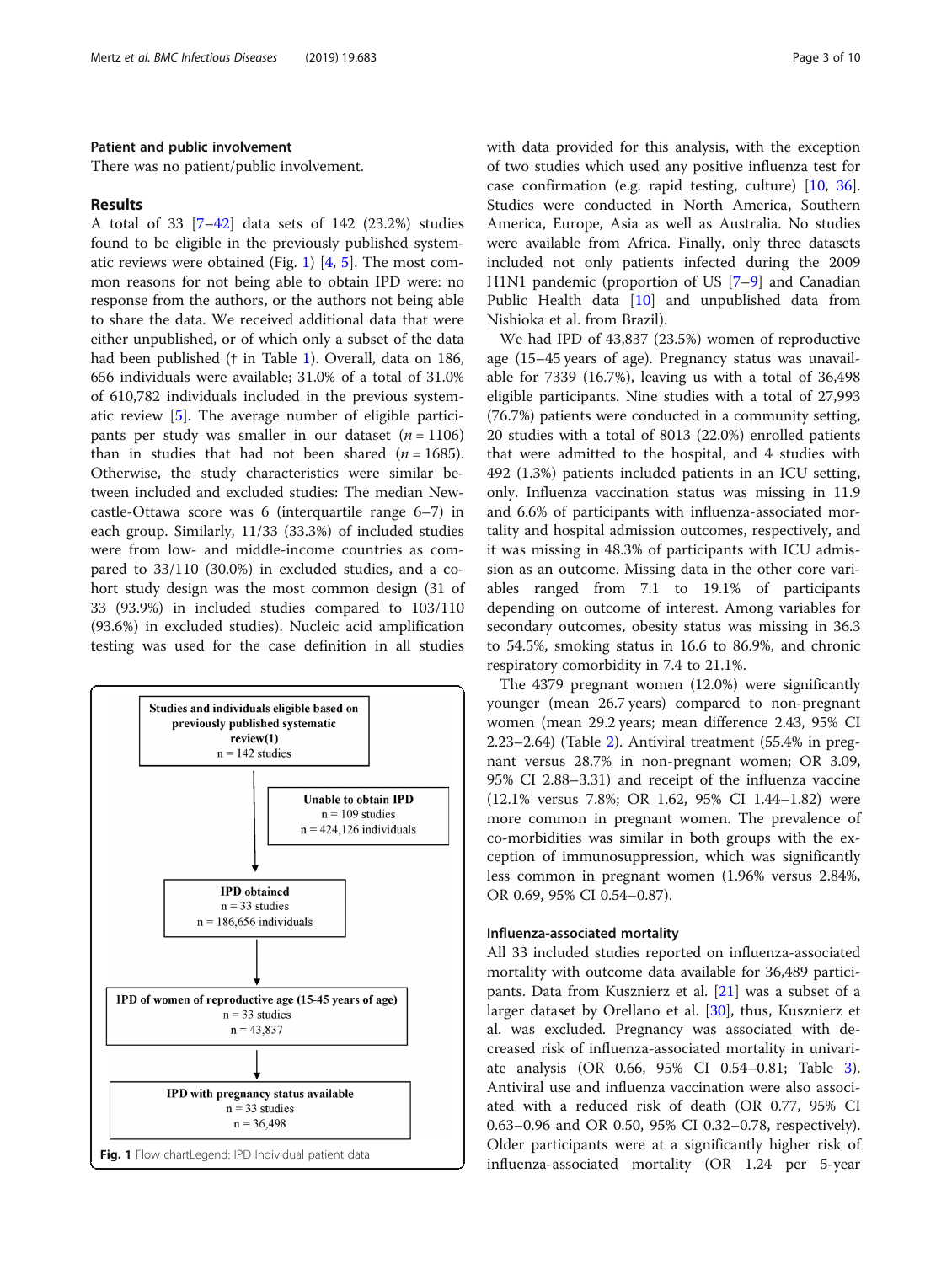<span id="page-3-0"></span>Table 1 Characteristics of 36,498 eligible females 15–45 years of age with known pregnancy status

| Author                             | Eligible females (n) Pregnant (%) |      | Mortality (%)    | Hospital admission(%) | ICU admission(%)  | Country of origin | Study Level <sup>c</sup> |
|------------------------------------|-----------------------------------|------|------------------|-----------------------|-------------------|-------------------|--------------------------|
| CDC/FluSurv-NET <sup>b</sup> [7-9] | 2531                              | 27.1 | 2.1              | N/A                   | 17.5              | <b>USA</b>        | Hospital                 |
| CNISP <sup>b</sup> [10]            | 529                               | 24.4 | 3.0              | N/A                   | 20.6              | Canada            | Hospital                 |
| D'Ortenzio <sup>b</sup> [11]       | 17                                | 35.3 | 47.1             | N/A                   | N/A               | Réunion Island    | ICU                      |
| Echevarria-Zuno [12, 13] 25,206    |                                   | 6.0  | 1.1              | 9.9                   | 11.8 <sup>a</sup> | Mexico            | Community                |
| Fuhrmann <sup>b</sup> [14]         | 528                               | 38.4 | 9.8 <sup>a</sup> | N/A                   | $24.2^a$          | France            | Hospital/ICU             |
| Harris <sup>b</sup> [15]           | 51                                | 54.9 | 2.0 <sup>a</sup> | 39.2                  | 15.6 <sup>a</sup> | Australia         | Community                |
| Helferty [16]                      | 889                               | 29.9 | $7.5^a$          | N/A                   | 19.2              | Canada            | Hospital                 |
| Huang [17]                         | 141                               | 7.1  | 5.7              | N/A                   | 24.1              | Taiwan            | Hospital                 |
| Jain [18]                          | 67                                | 26.9 | 6                | N/A                   | 24.2              | <b>USA</b>        | Hospital                 |
| Joves Sevic [19]                   | 14                                | 21.4 | 21.4             | N/A                   | N/A               | Serbia            | ICU                      |
| Kelly [20]                         | 317                               | 23.3 | 4.7              | N/A                   | 29.3              | Australia         | Hospital                 |
| Kusznierz [21]                     | 48                                | 29.2 | 39.6             | N/A                   | 52.1              | Argentina         | Hospital                 |
| Lehners <sup>b</sup> [22]          | 56                                | 51.8 | 0.0              | 55.4                  | 10.7              | Germany           | Community                |
| Lenzi <sup>d</sup> [23]            | 488                               | 29.5 | 15               | 52.7                  | N/A               | <b>Brazil</b>     | Community                |
| $Limb$ [24]                        | 197                               | 41.1 | 1.5              | N/A                   | 5.6               | Singapore         | Hospital                 |
| Malonda [25]                       | 274                               | 46.4 | 4.2 <sup>a</sup> | 86.9                  | 11.1              | Spain             | Community                |
| Martin-Loechesb [26]               | 452                               | 20.6 | 13.9             | N/A                   | N/A               | Spain             | ICU                      |
| Mehta [27]                         | 36                                | 16.7 | 13.9             | N/A                   | N/A               | India             | Hospital                 |
| Mulrennan [28]                     | 22                                | 22.7 | 0.0              | N/A                   | 22.7              | Australia         | Hospital                 |
| Nishiokab                          | 1557                              | 25.8 | 11.1             | N/A                   | 24.6              | Brazil            | Hospital                 |
| Oh [29]                            | 176                               | 11.9 | 0.6              | N/A                   | 4                 | South Korea       | Hospital                 |
| Orellano [30]                      | 1689                              | 7.1  | 2.7              | 60.5                  | N/A               | Argentina         | Community                |
| Poeppl [31]                        | 42                                | 35.7 | 9.5              | 69                    | 9.5               | Austria           | Community                |
| Riquelme <sup>b</sup> [32]         | 73                                | 52.1 | 8.3              | 72.6                  | 16.4              | Spain, Chile      | Community                |
| Riquelme <sup>b</sup> [33]         | 99                                | 16.2 | 15.2             | N/A                   | 34.7              | Global            | Hospital                 |
| Sertogullarindan [34]              | 9                                 | 22.2 | 22.2             | N/A                   | N/A               | Turkey            | ICU                      |
| Skarbinski [35]                    | 68                                | 42.6 | 7.7              | N/A                   | 25                | <b>USA</b>        | Hospital                 |
| Thompson [36]                      | 141                               | 35.5 | 4.3              | N/A                   | 21.3              | <b>USA</b>        | Hospital                 |
| Van't Klooster [38]                | 339                               | 19.5 | 0.9              | N/A                   | 9.7               | Netherlands       | Hospital                 |
| Viasus [39]                        | 210                               | 46.7 | 2.4              | N/A                   | 10.5              | Spain             | Hospital                 |
| Xu [40]                            | 103                               | 54.4 | 20.4             | N/A                   | 38.6              | China             | Hospital                 |
| Yang <sup>b</sup> [41]             | 114                               | 14.9 | 11.4             | 93                    | 21.2              | China             | Community                |
| Zolotusca [42]                     | 15                                | 20.0 | 13.3             | N/A                   | 53.3              | Romania           | Hospital                 |

<sup>a</sup>Note percentages in Table 1 were based on valid data only; missing data were not included in the calculation<br><sup>b</sup>Additional data that was not included in the original publication was provided unpublished data (Nishioka)

<sup>b</sup>Additional data that was not included in the original publication was provided, unpublished data (Nishioka), and/or several publications based on the dataset provided (CDC, CNISP). FluSurv-NET = Influenza Hospitalization Surveillance Network

<sup>c</sup>Studies were considered conducted in a 'community' setting if participants were seeking health care but have not yet been admitted to a hospital<br><sup>d</sup>Only a partial dataset available dOnly a partial dataset available

N/A either no data available or not applicable, e.g. hospital admission as an outcome in a population that was hospitalized as an inclusion criterion for the study. ICU: intensive care unit

increase in age, 95% CI 1.19–1.29). Participants with diabetes (OR 2.06, 95% CI 1.54–2.75), any cardio-respiratory diseases (OR 1.41, 95% CI 1.11–1.81), and immunocompromised status (OR 2.37, 95% CI 1.77– 3.18) were also found to be at higher risk.

In the primary multivariable model, pregnancy was no longer significantly associated with a lower risk of influenza-associated mortality (adjusted OR (aOR) 1.00, 95% CI 0.75–1.34) (Table [3\)](#page-4-0). Antiviral usage (aOR 0.67, 95% CI 0.49–0.90) and vaccination (aOR 0.41, 95% CI 0.25–0.68) remained independently associated. Participants with diabetes (aOR 1.67, 95% CI 1.10–2.51) and those with an immunocompromised status (aOR 2.35, 95% CI 1.56–3.55) remained at a higher risk. Also, each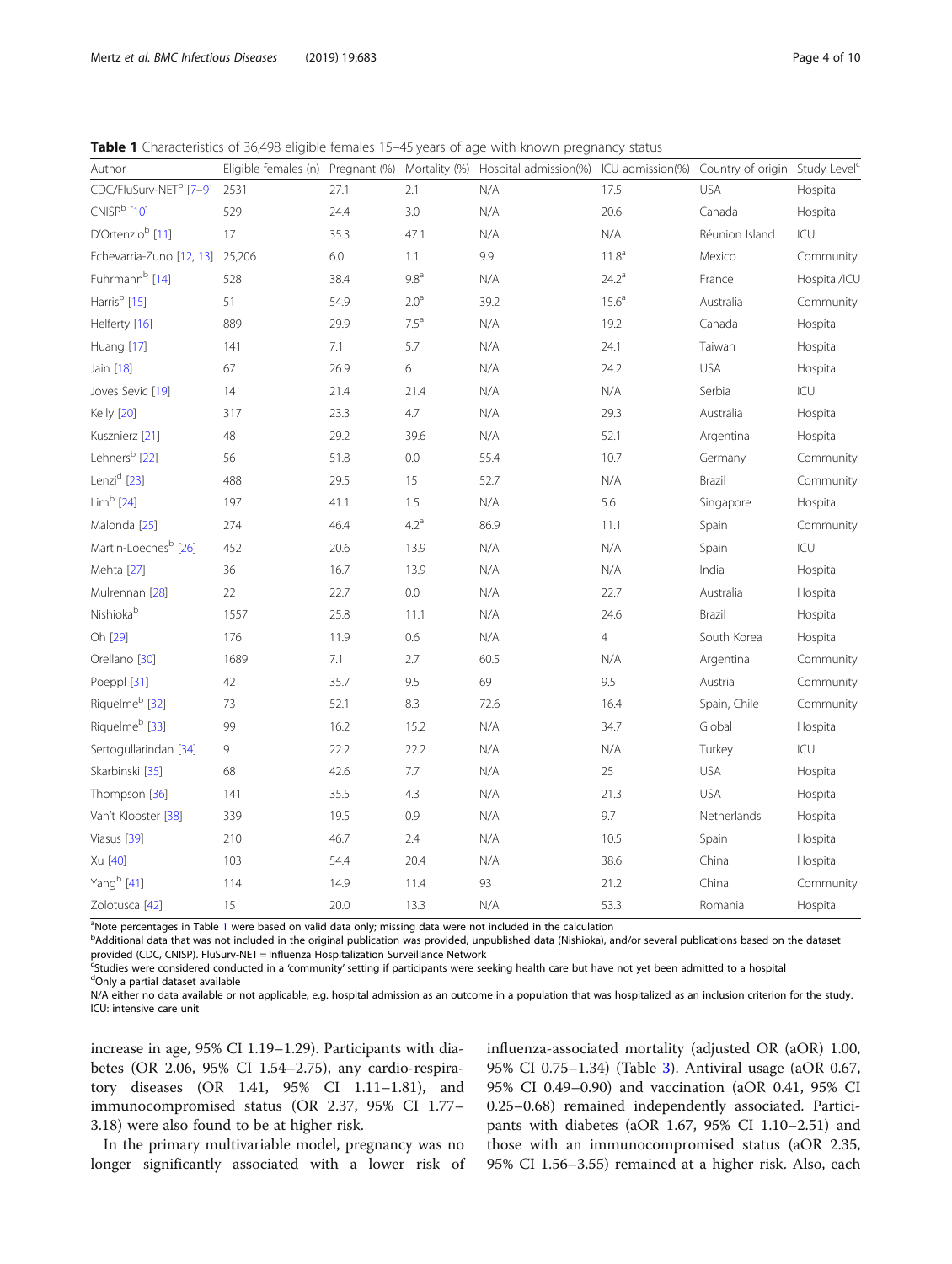<span id="page-4-0"></span>

|  | Table 2 Comparison of pregnant versus non-pregnant participants |  |
|--|-----------------------------------------------------------------|--|
|  |                                                                 |  |

|                                  | Participant characteristics      |                                        |                        |  |  |
|----------------------------------|----------------------------------|----------------------------------------|------------------------|--|--|
| Core model                       |                                  |                                        |                        |  |  |
|                                  | Pregnant<br>$(n = 4379, 12.0\%)$ | Non-pregnant<br>$(n = 32,119, 88.0\%)$ | Risk estimate (95% CI) |  |  |
| Mean age (years), SD             | $26.7 \pm 6.1$                   | $29.2 \pm 8.7$                         | MD 2.43 (2.23-2.64)    |  |  |
| Antiviral treatment              | 2073 (55.4%)                     | 8452 (28.7%)                           | OR 3.09 (2.88-3.31)    |  |  |
| Vaccinated <sup>a</sup>          | 367 (12.1%)                      | 2221 (7.8%)                            | OR 1.62 (1.44-1.82)    |  |  |
| Diabetes mellitus                | 150 (3.9%)                       | 1094 (3.8%)                            | OR 1.03 (0.86-1.22)    |  |  |
| Cardio-respiratory               | 287 (7.7%)                       | 2186 (7.5%)                            | OR 1.03 (0.91-1.18)    |  |  |
| Immunosuppression <sup>c</sup>   | 74 (2.0%)                        | 814 (2.8%)                             | OR 0.69 (0.54-0.87)    |  |  |
| Secondary model                  |                                  |                                        |                        |  |  |
| Obesity                          | 107 (4.3%)                       | 963 (4.7%)                             | OR 0.92 (0.75-1.13)    |  |  |
| Smoking                          | 77 (4.6%)                        | 762 (3.3%)                             | OR 1.43 (1.12-1.81)    |  |  |
| Chronic respiratory <sup>b</sup> | 251 (6.9%)                       | 1907 (6.6%)                            | OR 1.05 (0.91-1.20)    |  |  |

Abbreviations: SD Standard deviation, MD Mean difference, OR Odds ratio

<sup>a</sup>Vaccination status not included in the core model for the outcome ICU admission given > 20% missing data

b'Chronic respiratory' replaced 'cardio-respiratory' from the core model in the secondary analysis<br>Climmunosuppression' includes participants with HIV positivity

 $C$ Immunosuppression' includes participants with HIV positivity

All variables and figures in bold are indeed statistically significant

Table 3 Risk factors for death, hospitalization, and ICU admission in influenza infected women 15-45 years old (core model)

| Variable                                | Univariate analysis |            | Multivariable analysis <sup>d</sup> |                              |            |
|-----------------------------------------|---------------------|------------|-------------------------------------|------------------------------|------------|
|                                         | Odds ratio (95% CI) | $p$ -value | Cases (studies) included            | Adjusted odds ratio (95% CI) | $p$ -value |
| Death <sup>a</sup>                      |                     |            |                                     |                              |            |
| Age (per 5-year increase)               | $1.24(1.19-1.29)$   | < 0.001    | 35,591 (32)                         | $1.19(1.12 - 1.26)$          | < 0.001    |
| Pregnancy                               | $0.66(0.54 - 0.81)$ | < 0.001    | 35,591 (32)                         | $1.00(0.75 - 1.34)$          | 0.99       |
| Antiviral (yes)                         | $0.77(0.63 - 0.96)$ | 0.017      | 32,652 (31)                         | $0.67(0.49 - 0.90)$          | 0.009      |
| Vaccination                             | $0.50(0.32 - 0.78)$ | 0.002      | 31,342 (26)                         | $0.41(0.25 - 0.68)$          | < 0.001    |
| Cardio-respiratory                      | $1.41(1.11-1.81)$   | 0.006      | 32,167 (31)                         | $1.30(0.93 - 1.81)$          | 0.12       |
| Diabetes mellitus                       | $2.06(1.54 - 2.75)$ | < 0.001    | 32,442 (31)                         | $1.67(1.10-2.51)$            | 0.015      |
| Immunosuppression <sup>e</sup>          | $2.37(1.77 - 3.18)$ | < 0.001    | 31,995 (29)                         | 2.35 (1.56-3.55)             | < 0.001    |
| Hospitalization <sup>b</sup>            |                     |            |                                     |                              |            |
| Age (per 5-year increase)               | $1.08(1.06 - 1.10)$ | < 0.001    | 27,972 (9)                          | $1.12(1.09 - 1.15)$          | < 0.001    |
| Pregnancy                               | 5.33 (4.79-5.94)    | < 0.001    | 27,972 (9)                          | $6.80(6.02 - 7.68)$          | < 0.001    |
| Antiviral (yes)                         | $0.96(0.86 - 1.07)$ | 0.45       | 25,814 (9)                          | $1.01(0.89 - 1.14)$          | 0.89       |
| Vaccination                             | $0.88(0.75 - 1.03)$ | 0.11       | 27,225 (8)                          | $0.91(0.76 - 1.09)$          | 0.31       |
| Cardio-respiratory                      | $2.24(1.91 - 2.62)$ | < 0.001    | 26,227(9)                           | $2.28(1.91 - 2.73)$          | < 0.001    |
| <b>Diabetes</b>                         | $1.00(0.78 - 1.29)$ | 0.99       | 25,185(8)                           | $0.92(0.69 - 1.23)$          | 0.59       |
| Immunosuppression <sup>e</sup>          | $1.16(0.82 - 1.65)$ | 0.41       | 25,214 (9)                          | $1.05(0.69 - 1.60)$          | 0.83       |
| ICU <sup>c</sup> Admission <sup>c</sup> |                     |            |                                     |                              |            |
| Age (per 5-year increase)               | $1.16(1.13 - 1.20)$ | < 0.001    | 8836 (26)                           | $1.07(1.03 - 1.11)$          | 0.003      |
| Pregnancy                               | $0.65(0.57-0.74)$   | < 0.001    | 8836 (26)                           | $0.57(0.48 - 0.69)$          | < 0.001    |
| Antiviral (yes)                         | $1.73(1.48 - 2.01)$ | < 0.001    | 7769 (26)                           | $1.96(1.63 - 2.35)$          | < 0.001    |
| Cardio-respiratory                      | $1.39(1.19-1.63)$   | < 0.001    | 7152 (26)                           | $1.22(1.01-1.48)$            | 0.043      |
| <b>Diabetes</b>                         | $1.81(1.48-2.21)$   | < 0.001    | 8019 (26)                           | $1.58(1.26 - 1.99)$          | < 0.001    |
| Immunosuppression <sup>e</sup>          | $1.45(1.18-1.78)$   | < 0.001    | 7516 (24)                           | $1.09(0.86 - 1.39)$          | 0.48       |

<sup>a</sup>Multivariable participants count: 26964, 24 studies, <sup>b</sup>Multivariable participants count: 23450, 7 studies, <sup>c</sup>Multivariable participants count: 5766, 24 studies<br><sup>d'all</sup> variables listed vere included in each of the thr <sup>d</sup>All variables listed were included in each of the three (death, hospitalization, or ICU admission) multivariable models

e'Immunosuppression' includes participants with HIV positivity

All variables and figures in bold are indeed statistically significant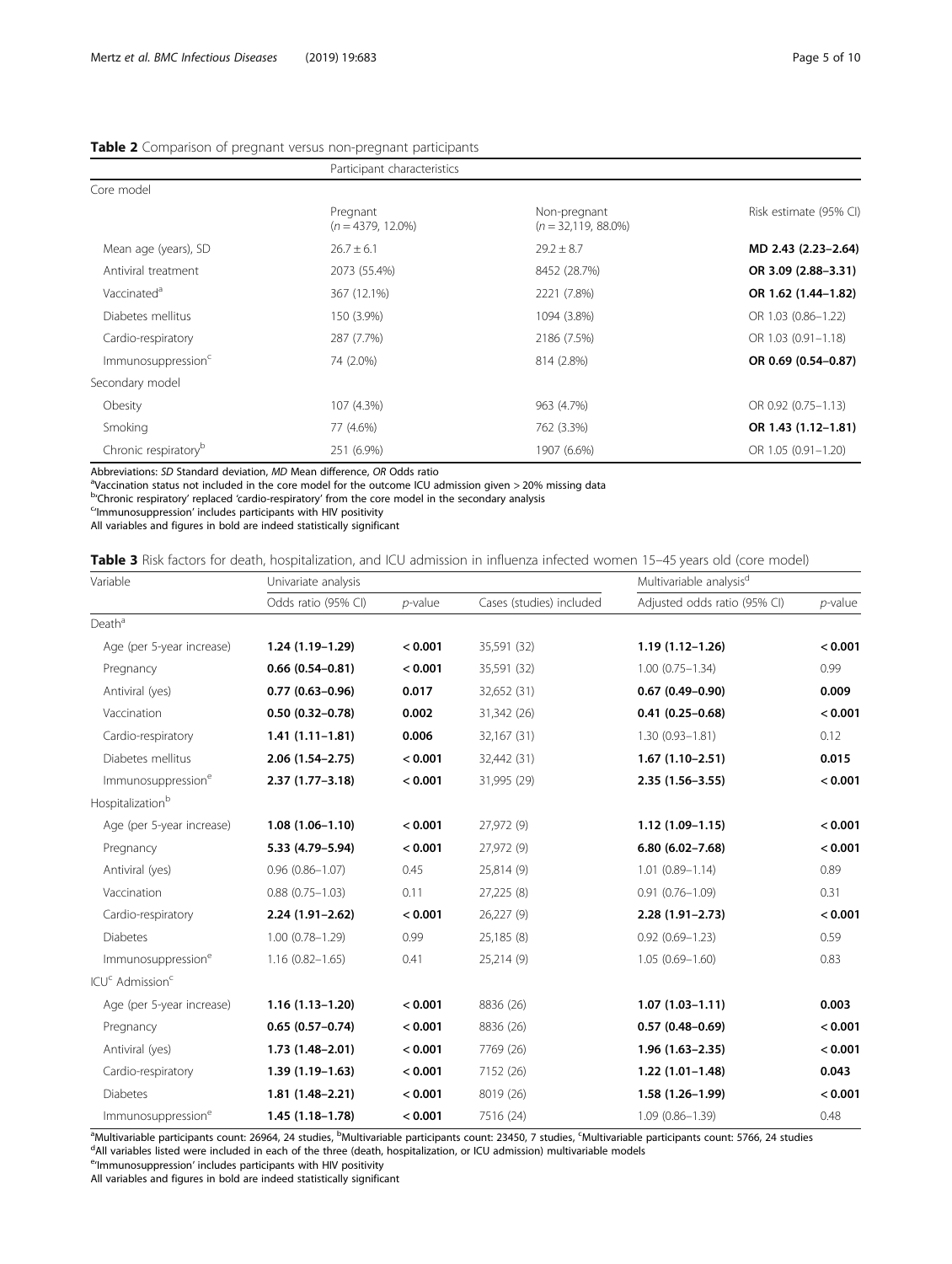<span id="page-5-0"></span>additional 5-year increase in age increased the risk of influenza-associated mortality (aOR 1.19, 95% CI 1.12– 1.26).

Similarly, pregnancy was not significantly associated with death in the multivariate post hoc subgroup analyses, whether in community-based (aOR 1.01, 95% CI 0.68–1.51), nor in hospital-based studies (aOR 0.85, 95% CI 0.45–1.59).

Of the additional variables considered in the secondary analysis, obesity was independently associated with an increased risk of influenza-associated mortality (aOR 1.72, 95% CI 1.17–2.52) along with smoking (aOR 1.84, 95% CI 1.04–3.25). The lack of association between pregnancy and influenza-associated mortality persisted when additional covariates were added in the sensitivity analysis, with the exception when smoking status was added to the model resulting in a higher risk for death in pregnant women (aOR 1.62, 95% CI 1.03–2.56)  $(Table 4)$ .

#### Influenza-associated hospitalization

Nine of 33 studies (27%) reported on influenza-associated hospital admission with outcome data available for 27,699 participants. Four of the studies were conducted in Europe, two in Australia, and one each in Brazil, China, and Mexico. Pregnant women were at a significantly increased risk for hospitalization compared to non-pregnant women in the univariate analysis (OR 5.33, 95% CI 4.79–5.94) (Table [3\)](#page-4-0). Participants with cardio-respiratory diseases were also more likely to be admitted to the hospital (OR 2.24, 95% CI 1.91–2.62) along with older age (OR 1.08, 95% CI 1.06–1.10 per 5-year increase). No significant associations were found for the other potential risk factors, and antiviral usage and vaccination status were not found

to be protective. In the multivariable analysis, pregnancy remained associated with a seven times increase in risk for influenza-associated hospital admission (aOR 6.80, 95% CI 6.02–7.68). The risk increased by 12% (95% CI 1.09–1.15) per 5-year increase in age and any cardio-respiratory diseases were also associated with an increased risk (aOR 2.28, 95% CI 1.91–2.73).

Of the additional variables considered in the secondary analysis, only obesity and chronic respiratory diseases were significantly associated with hospital admission. Pregnancy remained a significant risk factor for hospital admission when these variables were added to the model (Table 4).

#### Influenza-associated ICU admission

Data for influenza-associated ICU admission was reported in 26 out of 33 (79%) studies with outcome data available for 9166 participants. The majority of studies were conducted in Europe ( $n = 8$ , 30.8%), followed by studies from North America ( $n = 7$ , 26.9%), and Asia  $(n = 5, 19.2\%)$ . Pregnancy was associated with a reduced risk for ICU admission in the univariate analysis (OR 0.65, 95% CI 0.57–0.74). Older age by 5-year increase (OR 1.16, 95% CI 1.13–1.20), cardio-respiratory co-morbidities (OR 1.39, 95% CI 1.19–1.63), diabetes (OR 1.81, 95% CI 1.48–2.21), immunosuppression (OR 1.45, 95% CI 1.18–1.78) and antiviral usage (OR 1.73, 95% CI 1.48–2.01) were associated with an increased risk of ICU admission (Table [3\)](#page-4-0).

In the multivariable model, pregnancy remained significantly associated with a decreased risk of ICU admission (OR 0.57, 95% CI 0.48–0.69). The point estimates for the other variables were similar; however,

Table 4 Risk factors for death, hospitalization, and intensive-care unit (ICU) admission in influenza infected women 15–45 years old in the secondary and sensitivity analyses

|                                                         | Death                        |                 | Hospital admission              |                 | ICU admission                   |            |
|---------------------------------------------------------|------------------------------|-----------------|---------------------------------|-----------------|---------------------------------|------------|
| Variable                                                | Adjusted odds ratio (95% CI) | <i>p</i> -value | Adjusted odds ratio<br>(95% CI) | <i>p</i> -value | Adjusted odds ratio<br>(95% CI) | $p$ -value |
| Obesity                                                 | $1.72$ (1.17-2.52)           | 0.005           | $1.49(1.15-1.93)$               | 0.002           | 2.93 (1.99-4.31)                | < 0.001    |
| Smoking                                                 | $1.84(1.04 - 3.25)$          | 0.036           | $0.93(0.71 - 1.22)$             | 0.60            | $1.56(0.81 - 3.00)$             | 0.18       |
| Chronic respiratory                                     | $0.92(0.61 - 1.37)$          | 0.67            | $2.30(1.92 - 2.75)$             | < 0.001         | 1.20 (0.96-1.49)                | 0.10       |
| Sensitivity Analysis                                    |                              |                 |                                 |                 |                                 |            |
| Pregnancy (core model <sup>)</sup> )                    | $1.00(0.75 - 1.34)$          | 1.00            | $6.80(6.02 - 7.68)$             | < 0.001         | $0.57(0.48-0.69)$               | < 0.001    |
| Pregnancy (core model including obesity)                | $0.99(0.71 - 1.38)^{d}$      | 0.93            | 6.83 $(6.05 - 7.71)^d$          | < 0.001         | $0.91(0.66 - 1.25)^9$           | 0.56       |
| Pregnancy (core model including Smoking)                | 1.62 $(1.03 - 2.56)^b$       | 0.038           | 7.86 $(6.94 - 8.90)^e$          | < 0.001         | $0.59(0.35-0.99)^h$             | 0.047      |
| Pregnancy (core model including<br>chronic respiratory) | $0.99(0.74 - 1.32)^{c}$      | 0.93            | $6.40(5.58 - 7.33)^t$           | < 0.001         | $0.57$ $(0.47 - 0.68)^t$        | < 0.001    |

<sup>a</sup>18542, 21 studies, <sup>b</sup>23064, 7 studies, <sup>c</sup>26948, 23 studies<br><sup>d</sup>17505, 7 studies, <sup>e</sup>22846, 4 studies, <sup>f</sup>23438, 6 studies 17505, 7 studies, <sup>e</sup>22846, 4 studies, <sup>1</sup>

 $\frac{4}{3}$ 17505, 7 studies,  $\frac{6}{22846}$ , 4 studies, <sup>1</sup>23438, 6 studies<br><sup>9</sup> 2087, 20 studies, <sup>h</sup>1069, 11 studies, <sup>1</sup>5683, 23 studies<br>Wariables included in the sere model were ago, antivi

Variables included in the core model were age, antiviral use, vaccination (with the exception of ICU admission), cardio-respiratory illness, diabetes, and immunosuppression

All variables and figures in bold are indeed statistically significant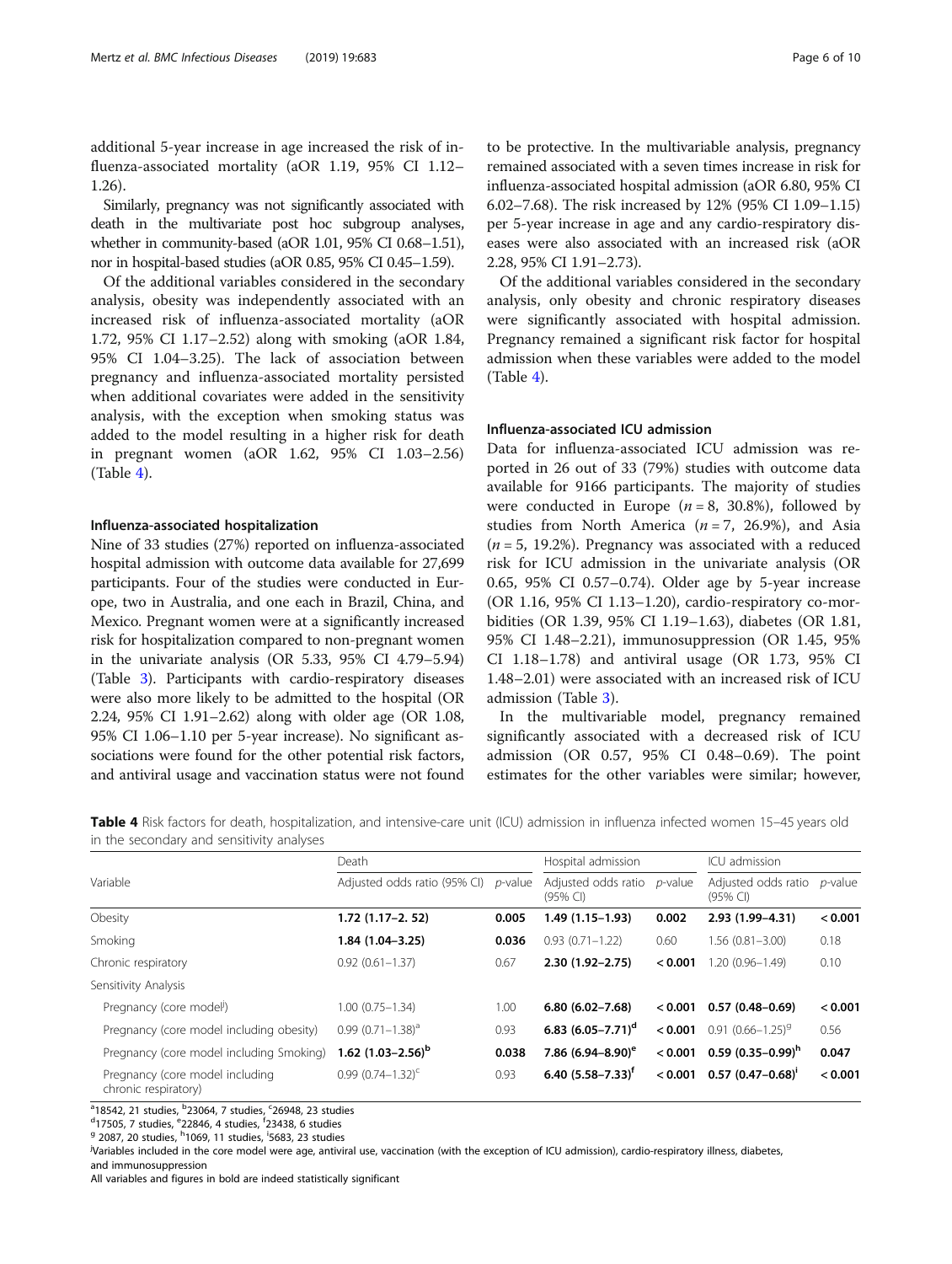immunosuppression was no longer significantly associated (OR 1.09, 95% CI 0.86–1.39) with ICU admission. In the primary analysis, the comparison group for ICU admission was –depending on data availability- participants who at baseline were admitted to a hospital but not to the ICU ( $n = 309, 4,2\%$  of participants), participants known at baseline to be not admitted to a hospital  $(n = 826, 11.1\%)$  or participants with no information on hospital admission status but information on ICU admission status ( $n = 6298$ , 84.7%). In our post-hoc subgroup analyses, the association seemed to be driven by studies conducted in hospitalized patients (aOR 0.57, 95% CI 0.46–0.70), while there was no significant association with ICU admission in community-based studies (aOR 0.72, 95% CI 0.42–1.23).

In our secondary analyses, only obesity was associated with significantly increased risk of ICU admission (aOR 2.93, 95% CI 1.99–4.31). When obesity was included in the model, pregnancy was no longer significantly associated (aOR 0.91, 95% CI 0.66–1.25) (Table [4](#page-5-0)). Vaccination status was not associated with the risk for ICU admission (aOR 0.78, 95% CI 0.59–1.03).

## **Discussion**

In our IPD meta-analysis, pregnancy was associated with a seven times higher risk of hospitalization but, among patients seeking medical care as in-or outpatients, was not found to be independently associated with influenza-associated mortality, after adjusting for other potential risk factors in multivariable analysis. These findings are consistent with previous systematic reviews/ meta-analyses [[4,](#page-8-0) [5\]](#page-8-0). However, this study could not address whether a true community based cohort of pregnant women is at higher risk of influenza associated complications.

One explanation for our findings is that pregnant women may be more likely to seek care and be preferentially admitted to a hospital because of concerns that they are at higher risk for complications, particularly in the high resource settings where most of the included studies were conducted. The fact that pregnant women were not found to be at increased risk for death or ICU admission despite a higher hospital admission rate would support such an explanation. Similarly, pregnant women being considered to be at higher risk may explain the observation that pregnant women were more likely to be treated with antivirals and were more likely vaccinated. While our multivariable analysis accounted for comorbidities, vaccination status, and antiviral treatment, potential selection bias could not be controlled for. Most of our data were from hospitalized cohorts, a group in which non-severely ill pregnant women may have been overrepresented -if there was a lower threshold to test for influenza and admit women with influenza if

pregnant. While precautionary influenza hospitalizations may be preventable with influenza vaccination, this is currently not supported by the available evidence. Furthermore, our data did not provide consistent support for pregnancy being an independent risk factor for severe influenza disease across outcomes. The direction of the association was not consistent among the three outcomes: in the primary analysis, there was a significantly increased risk for hospitalization, a significantly decreased risk for ICU admission, and no significant risk for mortality. These findings are in keeping with previously published systematic reviews [[4,](#page-8-0) [5](#page-8-0)] and strengthen these findings given the adjustment for individual-level characteristics in this study. It is important to note however, that severe outcomes may not have appeared to be greater in hospitalized pregnant women simply because they were compared to a relatively ill comparison group. However, if pregnant women were admitted to hospital because they were more seriously ill, and not because of a precautionary measure, it is possible that the similar incidence of adverse outcomes would present an increased risk compared to the source population, pregnant women living in the community. Most of our sensitivity analyses were corroborating the findings from the primary analysis, with one notable exception being the multi-variable analysis that included smoking status which suggested a higher mortality rate in pregnant women. This must be interpreted in the light of all other sensitivity analyses corroborating the primary analysis, and the fact that 37% of participants and 79% of studies were excluded from this analysis due to missing data. Of note, there was an association between use of antivirals and a higher likelihood of ICU admission which is most likely due to confounding by indication.

As already outlined in a previous systematic review, the majority of ecological studies suggest more severe outcomes in pregnant women, while a meta-analysis of individual-patient studies did not [\[5\]](#page-8-0). The findings in this IPD-meta analysis corroborate the findings of the meta-analysis and contradict most of the ecological studies. As discussed elsewhere, this is most likely related to biases in ecological studies such as use of a population-wide comparator, estimation of pregnancy rates, and lack of tracking of live and still births [[5\]](#page-8-0).

Strengths of this review were the extensive quantity of data included along with the breadth of studies and risk factors examined. The IPD allowed us to evaluate pregnancy as an independent risk factor while adjusting for several patient characteristics including comorbidities. The main limitation of our meta-analysis was the potential for selection bias in source studies, where pregnant women enrolled in the studies might have been less ill than non-pregnant women and no studies where women living in the community were followed until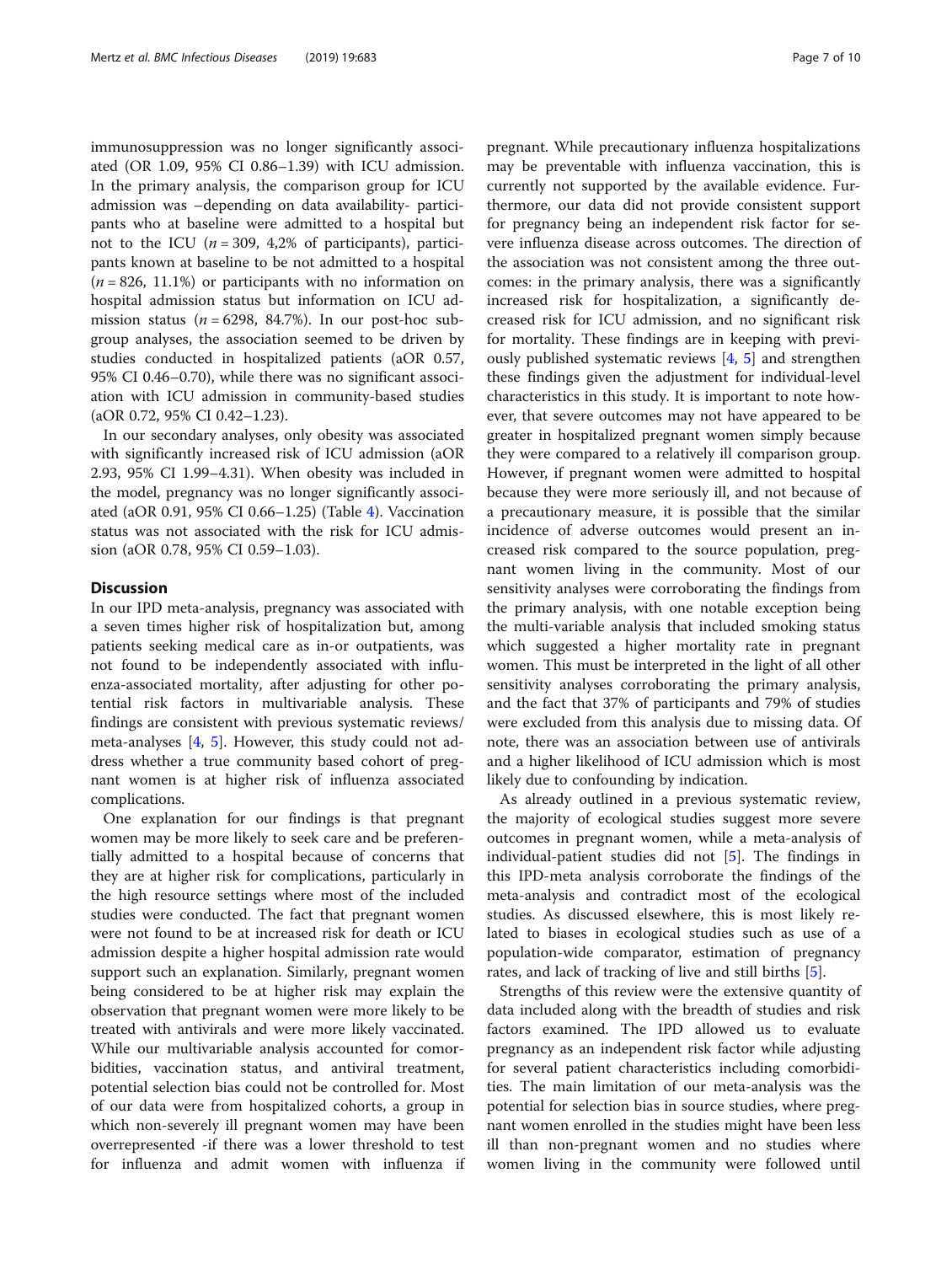hospitalization and afterwards to assess for severe outcomes. Missing data among participants for some covariates was yet another limitation. Furthermore, risk factors may have been defined differently across studies, e.g. the diagnosis of obesity would optimally be based on the body mass index prior to being pregnant. In addition, differences in patient populations resulted in clinical heterogeneity which resulted in statistical heterogeneity as shown in our aggregate data systematic review [[5\]](#page-8-0). Furthermore, it is possible that pregnant women were in general healthier than non-pregnant women, because a minimum level of health is needed to become pregnant. However, the multivariate analysis adjusted for this to the extent possible given the binary data. Data on timing of the antivirals in respect to the outcomes were not available, thus, we are unable to presume causality for any of the associations between antivirals and the clinical outcomes. The risk for severe outcomes may vary by trimester which could not be analyzed given the lack of data available. We were able to obtain 31% of the IPD, only, which could have resulted in a selection bias. However, the study characteristic of in- and excluded studies were similar as were the key findings when compared to the previously published systematic review [\[5](#page-8-0)]. An updated search may have identified more studies of potential relevance, but given the time consuming process of obtaining IPD, no update of the literature search while working on this IPD meta-analysis was conducted. Finally, most of the available data were from studies conducted during the 2009 H1N1 pandemic and from high-income countries, thus, the generalizability of our findings to seasonal influenza and low-and middle income countries is unclear.

## Conclusions

Our study found a higher risk of influenza associated hospitalization among pregnant women as compared to non-pregnant women. We did not find a higher mortality rate or higher likelihood of ICU admission among pregnant women who sought medical care as in- or outpatients. However, this study did not address whether a true community based cohort of pregnant women is at higher risk of influenza associated complications. To address this question, a cohort study of pregnant and nonpregnant women with a study population representative of the community who are infected with influenza would need to be conducted.

#### Abbreviations

aOR: Adjusted odds ratio; CI: Confidence interval; GLMM: Generalized linear mixed model; ICU: Intensive care unit; IPD: Individual participant-level data; OR: Odds ratio; US: United States; WHO: World Health Organization

#### Acknowledgements

The authors from Ministry of Health, Singapore, would like to thank Prof Kenneth Kwek and A/Prof Bernard Chern from KK Women's and Children's Hospital, Singapore, Prof Eu Leong Yong and Prof Arijit Biswas from National University Hospital, Singapore, A/Prof Tan Hak Koon and Dr. Devendra Kanagalingam from Singapore General Hospital for agreeing to the use of individual participants data for this study. We would also like to thank Dr. Gonzales Framor for providing data from Valencia, Spain, but is not listed as a co-author. The Centers for Disease Control and Prevention would like to thank members of the Influenza Hospitalization Surveillance Network (Flu-Surv-NET) for providing data for this analysis. FLURISK-INVESTIGATORS (alphabetical order)

- Li Wei Ang, Ministry of Health, Singapore
- Mehta Asmita Anlikumar, Department of Pulmonary Medicine, Amrita Institute of Medical Sciences, Amrita VishwaVidyapeetham, Kerala, India
- Isabelle Bonmarin, Santé publique France, on behalf all the InVS influenza team
- Victor Hugo Borja-Aburto, Primary Health Care Unit, Instituto Mexicano del Seguro Social, México City, México
- Heinz Burgmann, Department of Internal Medicine I, Division of Infectious Diseases and Tropical Medicine, Medical University Vienna, Vienna, Austria
- Jordi Carratalà, Hospital Universitari de Bellvitge IDIBELL; Spanish Network for Research in Infectious Diseases (REIPI), and University of Barcelona, Spain
- Gerardo Chowell, School of Public Health, Georgia State University, Atlanta, Georgia, USA; Division of International Epidemiology and Population Studies, Fogarty International Center, National Institutes of Health, Bethesda, MD, USA
- Catia Cilloniz, Department of Pneumology, Institut del Tórax, Hospital Clinic, IDIBAPS, University of Barcelona, Spain
- Jessica Cohen, Atlanta Research and Education Foundation, Centers for Disease Control and Prevention, Influenza Division, Atlanta, USA
- **•** Jeffery Cutter, Ministry of Health, Singapore
- Laurent Filleul, Santé publique France, French national public health agency, Regional unit (Cire ocean Indien), Saint-Denis, Réunion, France
- Shikha Garg, Centers for Disease Control and Prevention, Influenza Division, Atlanta, USA
- Steffen Geis, Department of Infectious Disease Epidemiology, London School of Hygiene and Tropical Medicine, London, UK, and Malawi Epidemiology and Intervention Research Unit (MEIRU), Lilongwe, Malawi
- Melissa Helferty, Public Health Agency of Canada, Ontario, Canada Wan-Ting Huang, Office of Preventive Medicine, Taiwan Centers for
- Disease Control, Taipei, Taiwan
- Seema Jain, Centers for Disease Control and Prevention, Influenza Division, Atlanta, USA
- Biljana Joves Sevic, Institute for Pulmonary Diseases of Vojvodina, Sremska Kamenica, Serbia
- Paul Kelly, Australian Capital Territory Health Directorate & Australian National University Medical School, Canberra, Australia
- Gabriela Kusznierz, Instituto Nacional de Enfermedades Respiratorias "Dr. Emilio Coni", ANLIS (Dr. C. Malbrán), Argentina
- Nicola Lehners, Department of Medicine V, University Hospital Heidelberg, Heidelberg, Germany
- Luana Lenzi, Federal University of Paraná, Brazil
- Ivan T. Ling, Department of Respiratory Medicine, Sir Charles Gairdner Hospital, Perth, Australia
- Robyn Mitchell, Public Health Agency of Canada, Ottawa, Ontario, Canada
- Siobhain A. Mulrennan, Department of Respiratory Medicine, Sir Charles Gairdner Hospital, and School of Medicine and Pharmacology, University of Western Australia, Perth, Australia
- Sergio A. Nishioka, Ministry of Health, Brazil
- Robert Norton, Director of Microbiology and Pathology. Townsville Hospital. Queensland, Australia
- Won Sup Oh, Department of Internal Medicine, Kangwon National University School of Medicine, Chuncheon, Korea
- Pablo Orellano, Consejo Nacional de Investigaciones Cientificas y Tecnicas (CONICET), Buenos Aires, Argentina
- Wolfgang Poeppl, Department of Dermatology and Tropical Medicine, Military Hospital Vienna, Vienna, Austria
- Roberto Pontarolo, Federal University of Paraná, Brazil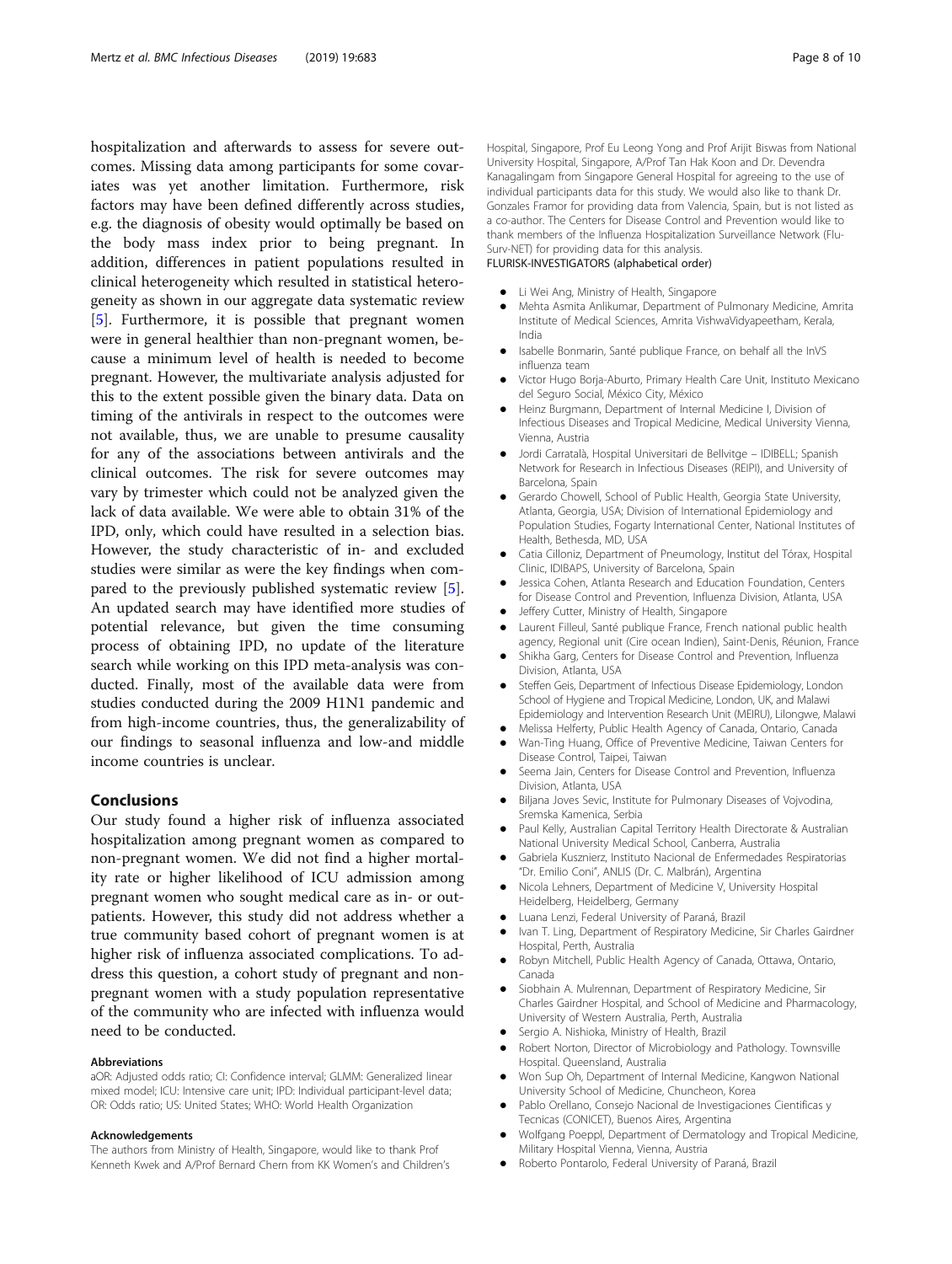- <span id="page-8-0"></span> Alejandro Rodriquez, Hospital Universitario Joan XXIII/URV/IISPV/ CIBERES, on behalf of SEMICYUC (Spanish Society of Intensive Care Medicine) Tarragona (Spain)
- Bettina Schlehe, Department of Obstetrics and Gynecology, University of Heidelberg, Heidelberg, Germany
- Paul Schnitzler, Center for Infectious Diseases, University Hospital Heidelberg, Heidelberg
- Bunyamin Sertogullarindan, Izmir Katip Celebi University, Medical Faculty, Izmir, Turkey
- Yuelong Shu, National Institute for Viral Disease Control and Prevention, Chinese Center for Disease Control and Prevention, Key Laboratory for Medical Virology, National Health and Family Planning Commission, Beijing, China
- Geoffrey Taylor, University of Alberta, Edmonton, Alberta, Canada
- Deborah L. Thompson, New Mexico Department of Health, Santa Fe, New Mexico, USA; Presbyterian Healthcare Services, Albuquerque, New Mexico, USA
- Antoni Torres, Department of Pneumology, Institut del Tórax, Hospital Clinic, IDIBAPS, University of Barcelona, Spain
- Arianne B. van Gageldonk-Lafeber, National Institute for Public Health and the Environment (RIVM), Bilthoven, the Netherlands
- Diego Viasus, Hospital Universidad del Norte and Universidad del Norte, Colombia
- Quanyi Wang, Institute for Infectious Disease and Endemic Disease Control, Beijing, China
- Cuiling Xu, National Institute for Viral Disease Control and Prevention, Chinese Center for Disease Control and Prevention, Key Laboratory for Medical Virology, National Health and Family Planning Commission, Beijing, China

#### Authors' contributions

DM, JRO, and ML drafted the protocol. All co-authors other than DM, CKL, LL, JRO, and ML provided data from their own studies that had been incorporated in the analysis. DM, CKL, and LL cleaned the data and conducted the data analysis. DM, CKL, and ML drafted the manuscript. All co-authors critically reviewed the manuscript, provided comments, and approved the final manuscript. DM and ML are guarantors.

#### Authors' information

Justin R. Ortiz is an employee of the World Health Organization. The authors alone are responsible for the views expressed in this publication and they do not necessarily represent the decisions, policy, or views of the World Health Organization. The findings and conclusions in this article are those of the authors and do not necessarily represent the official position of the Centers for Disease Control and Prevention.

#### Funding

This study was not funded.

#### Availability of data and materials

The datasets generated and/or analysed during the current study are not publicly available due the various sources of the original data, with some data requiring approval by government agencies. Data can be made available by the corresponding author on reasonable request if approved by co-authors and government bodies where applicable.

#### Ethics approval and consent to participate

Not needed for this meta-analysis of already published data. Ethics approval was obtained where needed by the investigators providing IPD for the original study.

#### Consent for publication

Not applicable.

#### Competing interests

ML has received funding and in-kind research support from influenza vaccine manufacturers (Sanofi and Seqirus). DM is a member of the editorial board of BMC Infectious Diseases.

#### Author details

<sup>1</sup> Department of Medicine, McMaster University, Hamilton, ON, Canada. <sup>2</sup>Department of Health Research Methods, Evidence and Impact, McMaster University, Hamilton, ON, Canada. <sup>3</sup>Departments of Pathology and Molecular Medicine & Clinical Epidemiology and Biostatistics, McMaster University, MDCL 3203, 1200 Main St W, Hamilton, ON L8N 3Z5, Canada. <sup>4</sup>Michael G DeGroote Institute for Infectious Diseases Research, McMaster University, Hamilton, ON, Canada. <sup>5</sup>Initiative for Vaccine Research, World Health Organization, Geneva, Switzerland.

#### Received: 1 April 2019 Accepted: 25 July 2019 Published online: 02 August 2019

#### References

- 1. Siston AM, Rasmussen SA, Honein MA, Fry AM, Seib K, Callaghan WM, et al. Pandemic 2009 influenza a(H1N1) virus illness among pregnant women in the United States. JAMA. 2010;303(15):1517–25.
- 2. Creanga AA, Johnson TF, Graitcer SB, Hartman LK, Al-Samarrai T, Schwarz AG, et al. Severity of 2009 pandemic influenza a (H1N1) virus infection in pregnant women. Obstet Gynecol. 2010;115(4):717–26.
- Vaccines against influenza WHO position paper November 2012. Releve epidemiologique hebdomadaire 2012;87(47):461–476.
- 4. Mertz D, Kim TH, Johnstone J, Lam PP, Science M, Kuster SP, et al. Populations at risk for severe or complicated influenza illness: systematic review and meta-analysis. BMJ. 2013;347:f5061.
- 5. Mertz D, Geraci J, Winkup J, Gessner BD, Ortiz JR, Loeb M. Pregnancy as a risk factor for severe outcomes from influenza virus infection: a systematic review and meta-analysis of observational studies. Vaccine. 2017;35(4):521–8.
- 6. Wells GA, Shea B, O'Connell D, Peterson J, Welch V, Losos M, et al. The Newcastle-Ottawa Scale (NOS) for assessing the quality of nonrandomised studies in meta-analyses. [http://www.ohrica/programs/clinical\\_](http://www.ohrica/programs/clinical_epidemiology/oxfordasp) [epidemiology/oxfordasp.](http://www.ohrica/programs/clinical_epidemiology/oxfordasp) Accessed 19 July 2017.
- 7. Chaves SS, Lynfield R, Lindegren ML, Bresee J, Finelli L. The US influenza hospitalization surveillance network. Emerg Infect Dis. 2015;21(9):1543–50.
- Dao CN, Kamimoto L, Nowell M, Reingold A, Gershman K, Meek J, et al. Adult hospitalizations for laboratory-positive influenza during the 2005-2006 through 2007-2008 seasons in the United States. J Infect Dis. 2010;202(6): 881–8.
- 9. Oboho IK, Reed C, Gargiullo P, Leon M, Aragon D, Meek J, et al. Benefit of early initiation of influenza antiviral treatment to pregnant women hospitalized with laboratory-confirmed influenza. J Infect Dis. 2016;214(4): 507–15.
- 10. Taylor G, Mitchell R, McGeer A, Frenette C, Suh KN, Wong A, et al. Healthcare-associated influenza in Canadian hospitals from 2006 to 2012. Infect Control Hosp Epidemiol. 2014;35(2):169–75.
- 11. D'Ortenzio E, Renault P, Jaffar-Bandjee MC, Gauzere BA, Lagrange-Xelot M, Fouillet A, et al. A review of the dynamics and severity of the pandemic a(H1N1) influenza virus on Reunion Island, 2009. (lessons from the H1N1 influenza pandemic in French overseas territories and interim reports from metropolitan France.). Clin Microbiol Infect. 2010;16(4):309–16.
- 12. Echevarria-Zuno S, Mejia-Arangure JM, Mar-Obeso AJ, Grajales-Muniz C, Robles-Perez E, Gonzalez-Leon M, et al. Infection and death from influenza a H1N1 virus in Mexico: a retrospective analysis. Lancet. 2009;374(9707):2072– 9.
- 13. Chowell G, Echevarria-Zuno S, Viboud C, Simonsen L, Miller MA, Fernandez-Garate I, et al. Epidemiological characteristics and underlying risk factors for mortality during the autumn 2009 pandemic wave in Mexico. PLoS ONE [Electronic Resource]. 2012;7(7):e41069.
- 14. Fuhrman C, Bonmarin I, Paty AC, Duport N, Chiron E, Lucas E, et al. Severe hospitalised 2009 pandemic influenza a(H1N1) cases in France, 1 July-15 November 2009. Euro Surveill. 2010;15(2):14.
- 15. Harris PNA, Dixit R, Francis F, Buettner PG, Leahy C, Burgher B, et al. Pandemic influenza H1N1 2009 in North Queensland--risk factors for admission in a region with a large indigenous population. Commun Dis Intell. 2010;34(2):102–9.
- 16. Helferty M, Vachon J, Tarasuk J, Rodin R, Spika J, Pelletier L. Incidence of hospital admissions and severe outcomes during the first and second waves of pandemic (H1N1) 2009. Cmaj. 2010;182(18):1981–7.
- 17. Huang WT, Hsu YF, Kuo TW, Wu WJ, Chuang JH. Complicated pandemic (H1N1) 2009 during pregnancy, Taiwan. Emerg Infect Dis. 2011;17(10):1958–60.